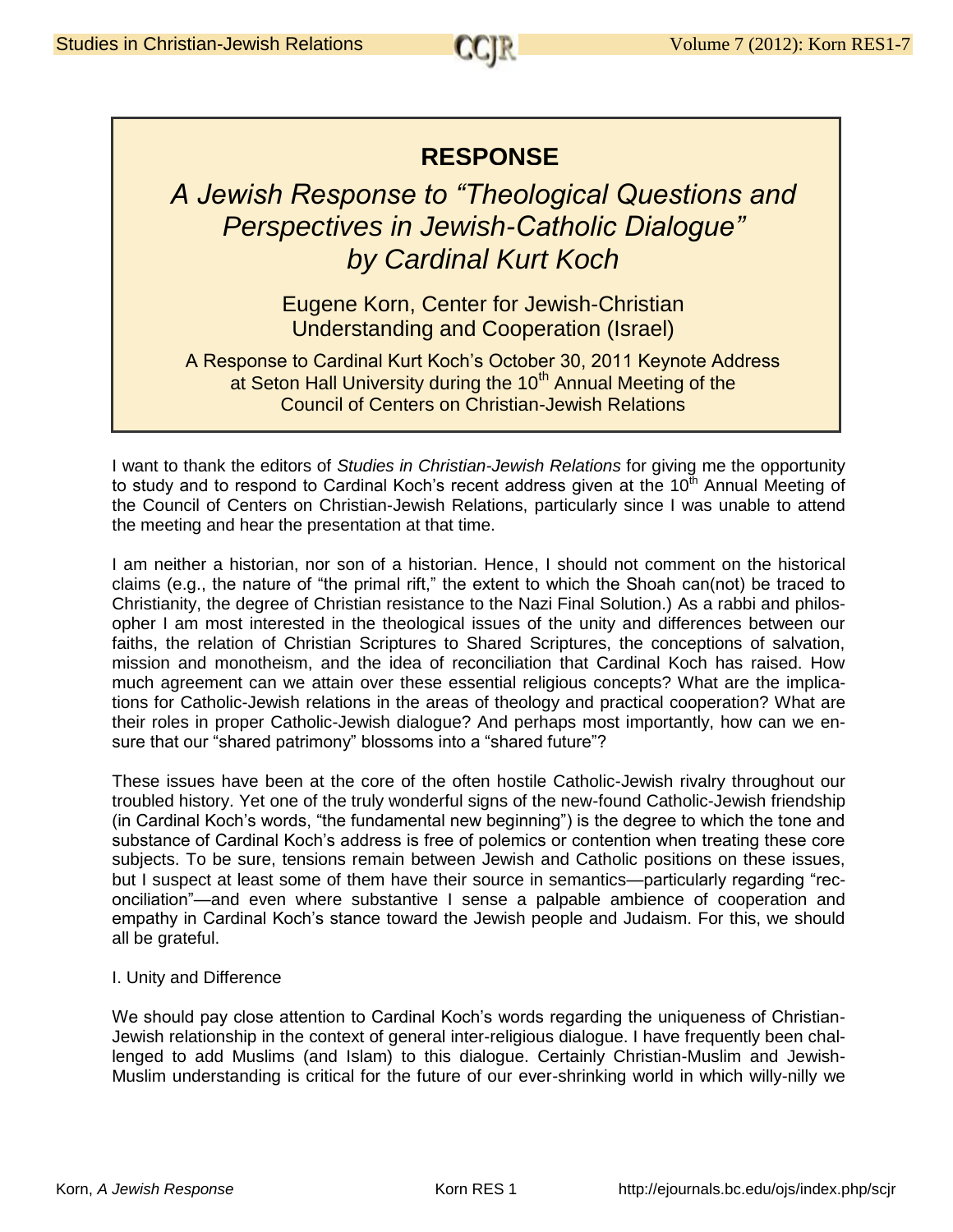are increasingly thrown together, but to do so would only dilute the distinctive Jewish-Catholic relationship and obscure the unique issues that we must work out together.

Yet a problem—both theoretical and practical—rears its head in Cardinal Koch's accurate formulation of our relationship. Judaism is 'intrinsic' to Christianity but Christianity holds no such essential relationship to Judaism. Most Jews believe that they can come to a coherent theological understanding of Judaism without encountering Christianity at all. Hence, there is a greater need to supply reasons to Jews for pursuing a rich Jewish-Christian encounter than there is for knowledgeable and theologically sophisticated Christians. And practically, the wounds of past Christian-based antisemitism are still open for many Jews. Thus, whereas our joint encounter is urgent for Christians, it seems not so for Jews.

Yet, as Cardinal Koch correctly implies, faithful Jews and Christians now stand together on the defensive as cultural and sometimes demographic minorities. We face the same powerful ideologies, foes and political forces that seek to defeat us, both physically and spiritually. This too makes our contemporary relationship even more distinctive and should naturally provide impetus to greater dialogue and cooperation between us.

Cardinal Koch reiterates Pope Benedict's call for Jewish and Christian understandings of Holy Scriptures to enter into dialogue with one another. This is surely a fruitful and as yet largely untapped agenda for future dialogue. Yet aside from the benefits of pure scholarship and the blessings earned from learning more deeply about each other, we need to think carefully about what this dialogue around the Bible would look like and toward what ends it would be best directed. Here we encounter another fundamental asymmetry: Christians can and should approach Jewish Scriptures as holy and possessing divine dimension, yet Jews need not indeed cannot if they are to be faithful to rabbinic tradition—ascribe the same theological characteristics to exclusively Christian Scriptures. Thus it would seem that if this joint biblical dialogue is not to lapse into mere academic scholarship and proceed *as a religious enterprise*, it would need to be limited to Shared Scriptures. Is this indeed what Rome intends?

Catholics and Jews should spend more time plumbing the meaning of the claim that "the Jewish reading of the Bible is a possible one." If this Jewish reading that is void of any Christology or Christian doctrine is possibly correct, how can a Christian not see it as separate from the good news of Christian Scriptures—i.e., Marcionism or some form of supersessionism? Is it possible for the Jewish reading to be (objectively) correct for Jews but of necessity objectively incorrect for faithful Christians? This is the kind of relativism that for good reason the Church usually rejects. On the level of mutual recognition and good relations, this idea is welcome, but it is not apparent to me that it can be made to be theologically coherent. I do not have any definitive answers to these conundrums, but they seem to me to be worthy of systematic pursuit by Jews and Christians, both together and by themselves.

## II. Covenant

Perhaps, then, the joint understanding of the Jewish and Christian Scriptures as literature prefigures some doctrinal and theological issues that Jews and Christians must confront if they are to understand God's Covenant as the foundation of their religious lives and their relationship with The Holy One.

Most Jews have difficulty sharing their covenantal history with Christians. This is true both for historical reasons (vying for the same covenantal love led frequently to a harsh and sometimes violent sibling rivalry) and for theological reasons. For Jews, covenantal history reached its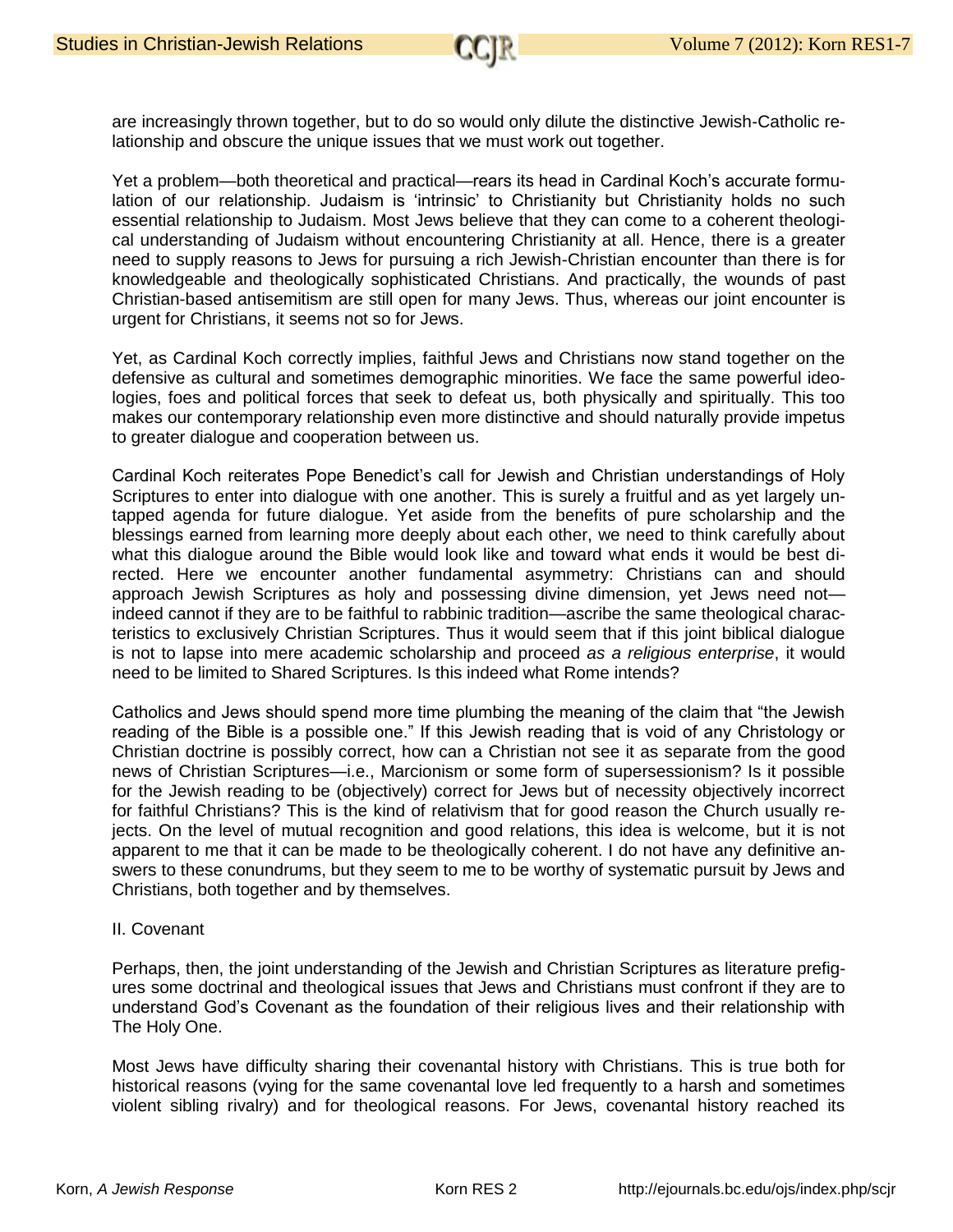definitive pre-eschaton apex with revelation at Sinai and the Mosaic commandments. If so, it is difficult to see Christianity as a continuation of that same covenantal history and Christians as partners in that covenant without entailing some form of supersession or cancellation of the Torah of Moses. Indeed, as Pope Benedict has observed in this context, the Sinai covenant has been superseded.<sup>1</sup> Christians do not understand themselves as obligated in the observance of all the Sinaitic commandments. For example, the Sinaitic Decalogue prohibits making any physical likeness or image of God and requires the observance of the Sabbath on the seventh—not the first—day of the week, two commandments that Christianity does not acknowledge as binding and that Christians do not observe. In sum, I see no way for Christians to stand together with Jews at Sinai.

I do applaud Cardinal Koch's insistence that Jews and Christians are both included in the Abrahamic covenant reaching back to the very origins of Jewish history and Judaism, and that were Christians to lose their identification with that covenant, they would also lose their historical legacy and spiritual moorings. To be sure, Christianity has been greatly successful in fulfilling God's universal charge to Abraham to bring the knowledge of God and his morality to the world: "Through you all the nations of the earth shall be blessed."<sup>2</sup> If the Jewish people remain particular and limited through their fidelity to the Sinaitic covenant, the Church has promoted this Abrahamic covenantal *telos* by spreading God's word and moral law to the nations.<sup>3</sup> And here the Church serves a vital function to Israel, reminding us that our commitment to the particularist Mosaic legislation must never be allowed to eclipse the universal covenantal vision that God had for all of Abraham's children. Now that Christianity is no longer a threat to Jews and Judaism, Jews must admit that covenantally, both Jews and faithful Christians are children of Abraham. How Jews and Christians can share Abraham's covenant, and yet preserve our differentiated roles in divine history so that our continuing distinctive identities are enriched and not threatened, is no trivial challenge. This seems to me to be an essential task for our dialogue.<sup>4</sup>

I also deeply appreciate Cardinal Koch's insistence that Jewish people as the people of God is an ethnological fact in God's plan, not only a theological community. This point has been often missed on Christian thinkers who insist on seeing Israel in terms similar to the Church—a faith community rather than a people. Biblically and historically, Jews are a people with both national and cultural characteristics that are essential to our identity and which carry with them the rights and protections accorded to all nations and peoples. It is the *people of Israel* and its permanent endurance in history that provides powerful witness to God's existence and promise. Pope Benedict recognized this theological significance of Jewish existence when he boldly proclaimed during his visit to Auschwitz in 2006: "If this people, by its very existence, was a witness to the God who spoke to humanity and took us to himself, then that God finally had to die and power had to belong to man alone—to those men [Nazis], who thought that by force they had made themselves masters of the world."

 $1$  Josef Ratzinger (now Pope Benedict XVI) asserted the supersession of the Sinai covenant in the very same passage in which he insists on Christian participation in that covenant. *Many Religions One Covenant* (San Francisco, 1999) pp. 70-71.

 $2$  Gn 12:3

<sup>&</sup>lt;sup>3</sup> This point was acknowledged by the traditionalist rabbinic authorities Maimonides (12<sup>th</sup> century) Mishneh Torah, Laws of Kings 12:1, Jacob Emden (18th century) *Seder Olam Rabbah* 35-37, *Sefer ha-Shimush* 15-17, and *Commentary on Ethics of the Fathers* 4:11, and Samson Raphael Hirsch, *Principles of Education*, "Talmudic Judaism and Society," 225-227, and *Nineteen Letters on Judaism*, edited and annotated by Joseph Elias (Jerusalem, 1995).

<sup>&</sup>lt;sup>4</sup> For additional reflections on sharing the Abrahamic covenant, see my "Covenantal Possibilities in a Post-Polemical Age" in Studies in Christian-Jewish Relations Vol. 6 (2011) found a[t http://ejournals.bc.edu/ojs/index.php/scjr.](http://ejournals.bc.edu/ojs/index.php/scjr)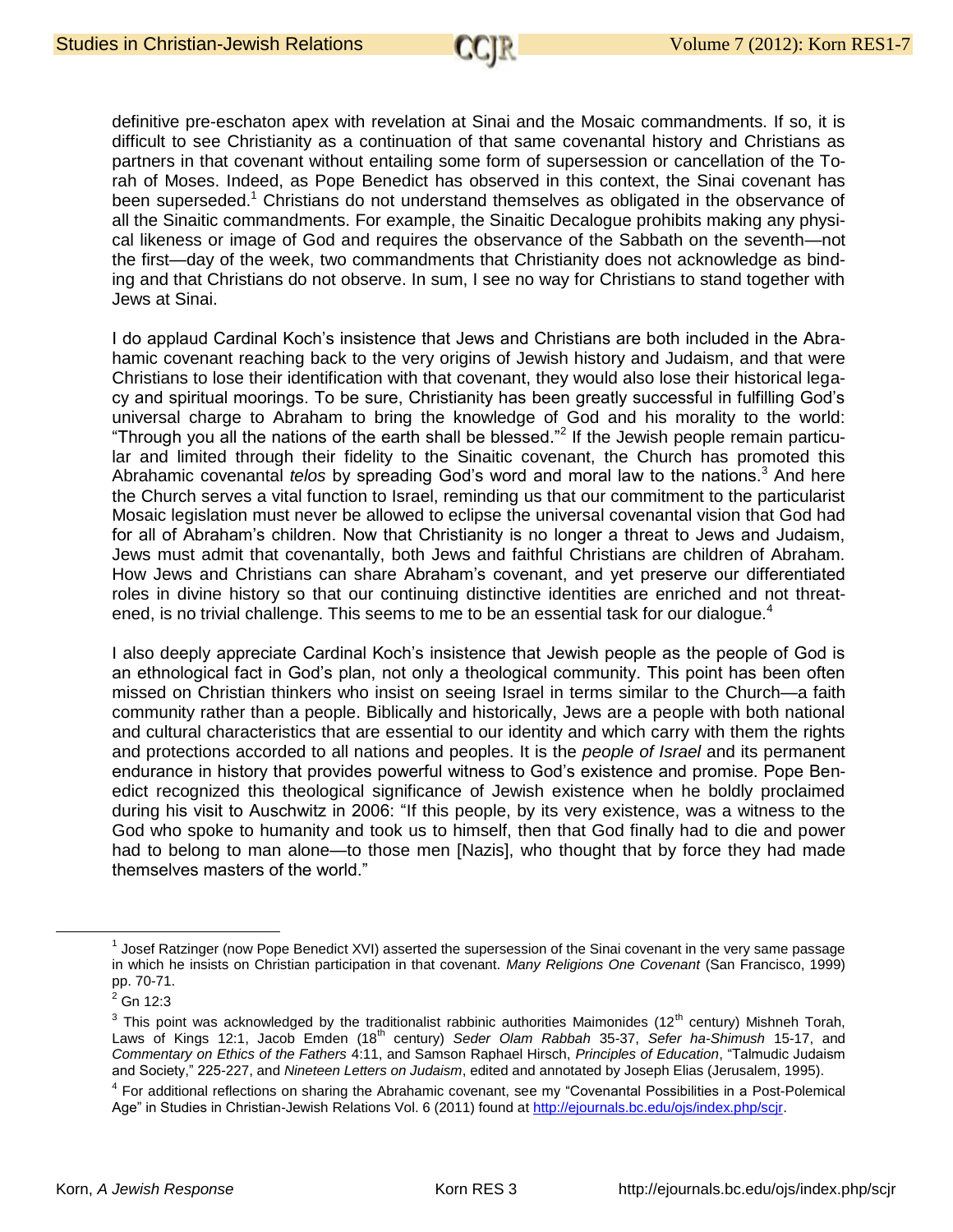Important corollaries flow from this recognition. If as both Pope Benedict and Cardinal Koch insist, the existence of the Jewish people today is no mere political or empirical datum but one that is pregnant with theological significance constituting witness to God, to His covenant and to sacred history, then protecting the existence and security of the Jewish people must be a religious obligation—both for Jews and the Church. And this practical obligation is most urgent today in light of Cardinal Koch's observation that "the scourge of anti-Semitism seems to be ineradicable in today's world."

In our time, the State of Israel is the home, indeed the body of the Jewish people. It is also the best guarantor of Jewish survival. If post-Holocaust Jews have any rational grounds for believing in the survival of the Jewish people and that our future is not as precarious as our past, it is only because of the strength of the Jewish State to protect them and the friendship of the Church and the more than two billion Christians around the world.

Yet the most virulent and acceptable form of antisemitism is anti-Zionism. Here I refer not merely to opposition to particular Israeli policies, but to the denial of the right of the Jewish people to their own country, and the aggressive public threats to destroy it politically and militarily. This virulent anti-Zionism can be found in extreme leftist political circles, most Muslim countries, Palestinian Liberation Theology, some groups within mainline Protestant churches and it is now making headway even within the Catholic Church. While in the past destroying the Jewish people took the forms of anti-Judaism and racial extermination, today it takes the form of attempts to destroy the Jewish State and its citizens. If the continued existence of the Jewish people is truly testimony to God's promise and His faithfulness that the Church holds dear, if it is "the taproot of the Christian faith," then it would seem that forcefully and unequivocally supporting the State of Israel—but not necessarily all its policies—from its existential enemies is a religious obligation devolving upon the Church. This is not a contingent political issue, but a theological necessity.<sup>5</sup> Sensitive to the Church's political interests as well as to its responsibility for Christians in the Middle East, supporting Israel's security and existence must be done carefully. However there seems no theological justification for neutrality or diplomatic silence regarding defending Israel both the people and the state—before the world. Aside from the implications for Church policy, the theological significance of the Jewish people's return to their covenantal homeland should be a topic for Jewish-Catholic *religious* dialogue.

The idea of reconciliation, so important in Catholic discussions of contemporary Catholic-Jewish relations and so prominent in Cardinal Koch's address, requires fuller exploration and explication. Is it primarily the historical reconciliation of old enemies? The moral reconciliation of resolving the claims of each upon the other? The theological reconciliation of our differences and beliefs? If so, to what extent? Or the existential reconciliation of two disparate communities that will take place in the distant eschaton? What meaning do Jews and Christians give to each of these ideas and are they indeed desirable or perhaps threatening?

Cardinal Koch stresses that salvation for Jews need not entail conversion to Christianity, that Jewish witness is still vital to Christian faith, and that "unification with the Church may occur at a determined point in time which cannot be anticipated."<sup>6</sup> This I hope reinforces the recent USCCB

<sup>&</sup>lt;sup>5</sup> At a November 2011 meeting in New York between Cardinal Koch and Jewish leaders, I was shocked to hear a Vatican representative in the Cardinal's delegation imply that a vigorous Vatican defence of Israel would be a quid pro quo for Israeli flexibility in negotiations regarding Israel-Vatican accords. This exclusively political conception of the relationship was theologically wrong-headed, as well as deeply disturbing to Jewish leaders.

 $^6$  I take this to mean not in our time but in the distant eschaton, as put by Cardinal Ratzinger "theological unification is hardly possible within our historical time and perhaps not even desirable." *Many Religions One Covenant*, p. 109.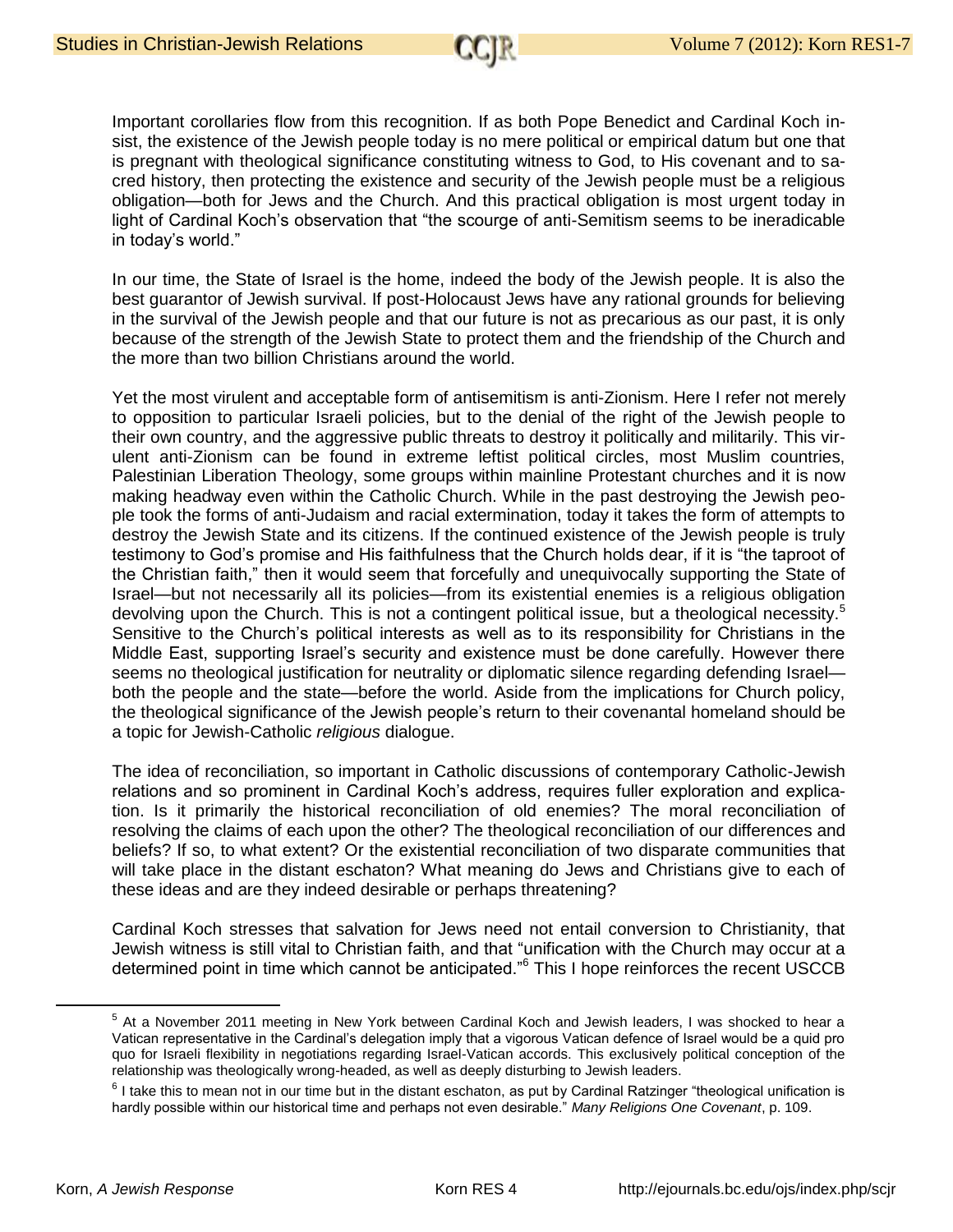clarification that efforts at conversion *per se* have no place in Catholic-Jewish dialogue.<sup>7</sup> If so, I see no reason whatsoever why any Jewish person should object to the Church's insistence in the universal salvific significance of Jesus. If the universal significance of Jesus is freed from any connotation of conversionary mission "to" the Jews<sup>8</sup>, this theological point seems a strictly internal matter of Catholic doctrine. Of course, it is acutely interesting for students of rational theology and logic to observe how Catholic thinkers approach the paradox of Jesus' universal significance and the enduring legitimacy of Judaism and Jews who continue to deny Jesus' divinity and salvific character. Is this divine paradox a vicious inconsistency to be eliminated or a virtuous mystery that is cause for humble reflection and celebration?<sup>9</sup> Perhaps the Catholic approach to this mystery can guide Jews in dealing with some of our own dilemmas, such as how we can be God's singular chosen people and yet see gentiles also as God's people.

Nor should there be any problem with dialogue taking up the difference between the Christian belief in the Trinity and the Jewish denial of it, as long as such discussion avoids the metaphysical question of the ultimate truth of God's nature (absolutely one or trinitarian). The rabbis long ago made peace with the legitimacy of Christians believing in a trinitarian God while prohibiting that belief to Jews, who are required to believe in an absolutely monotheistic God.<sup>10</sup> From the point of view of Jewish theology and our task together, what is crucial is that we both believe in the one Creator of heaven and earth who is in covenantal relation with us. On this point, Cardinal Koch does us a great service by advancing the promising idea that the best meaning of the Trinity to be taken up for development in Catholic-Jewish dialogue is "God's devotion to the world initiated already in creation and continued salvation history, so that God lives in a relational unity with his people."

This is a wonderful fertile path for dialogue to follow. If we take up Cardinal Koch's call and focus both on the practical meaning of God's devotion to the world through his relatedness to covenanted peoples, we return to Jews and Christians being partners in the covenant of Abraham and functioning as God's witnesses.

How shall we live the covenant of Abraham and by testifying as he did? If we are true to the biblical account of Abraham, we must admit that the Bible does not portray Abraham as a theologian, but as a man of faith, action, and morality. His covenant, then, should above all entail

 $<sup>7</sup>$  See USCCB Statement of Principles for Catholic-Jewish Dialogue, October 2, 2009 found at</sup>

http:/www.usccb.org/sia/StatementofPrinciples.pdf, accessed on February 26, 2012.

<sup>&</sup>lt;sup>8</sup> I urge caution and the need for clarification on this point. Cardinal Koch quotes Walter Kasper as stating that "the mission command is just as valid for Jews as for the other nations, but it must be realized differently for the Jews." The details of just how mission is different for Jews needs to be explicated, and here the details make all the difference for our relationship. Perhaps—but not necessarily—Kasper's earlier statement on mission is of help here: There is "no mission *to* the Jews," either in dialogue or outside of it. There is only "mission *with* the Jews." There is dialogue with Jews; no mission in the proper sense." (Paper delivered at the 17<sup>th</sup> meeting of the International Catholic-Jewish Liaison Committee, New York, NY, May 1, 2001, 3, published in *America Magazine,* Vol. 195, no. 7, September 17, 2001 and www.bc.edu/research/cjl/jcrelations/resources/articles/#dominusiesus.)

<sup>9</sup> See Richard Sklba, "New Beginnings: Catholic-Jewish Relations After 40 Years," *Origins* 35, no. 31 (January 19, 2006): 509-514, who argues that the tension between the universal theological claim of Christianity and the enduring particular validity of the Jewish covenant is a mystery to be appreciated.

<sup>10</sup> Tosefot, B.T. Sanhedrin 63b, s.v. *Assur.* See my *Rethinking Christianity: Rabbinic Positions and Possibilities,*  (Littman Library of Jewish Civilization, 2012) pp. 189-215, particularly pp. 197-199.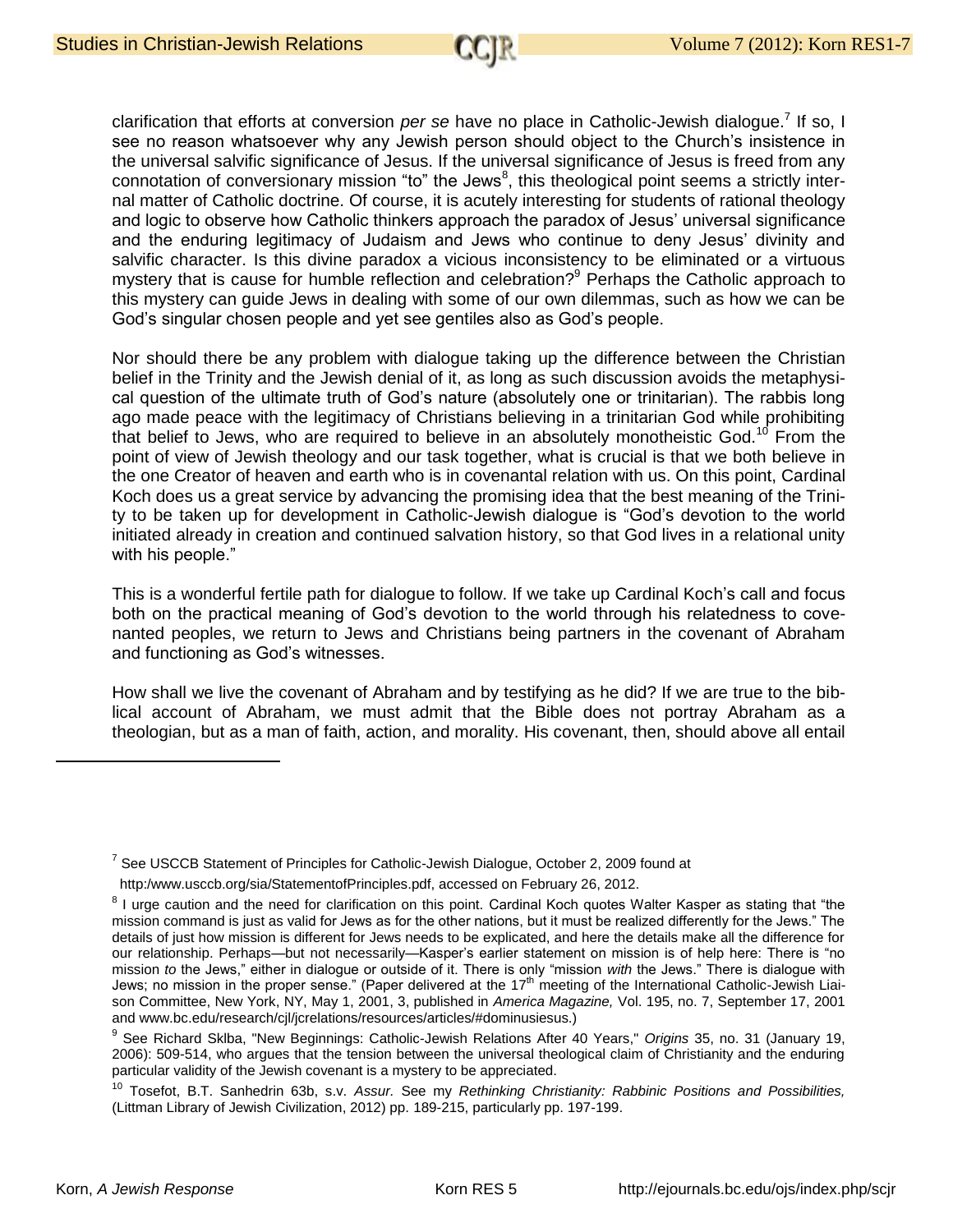a commitment to effective moral testimony and to practical action in sacred history. Covenantal Jews and Christians, therefore, must heed God's call to bring blessing to the world. When we do this we play an essential role in sacred God's plan for human history—indeed for the survival of humanity. We do this together by publicly bearing witness to God's covenantal values. And it is precisely today, after the Holocaust and in the midst of cultural forces dominated by materialism, relativism, and extremism that the practical values of Abraham's covenant assume particular urgency. Neither Catholics nor Jews—nor, I believe, humanity—can flourish when these cultural forces dominate human life.

Following the model of covenanted Abraham, defending divine moral values needs to be foremost in our behaviour and theology.<sup>11</sup> Simply put, there is no justification for any teleological suspension of the ethical—whether the *telos* be theological, political, financial, or personal. And general theological agreement on this point does not suffice. Both God and human experience are in the details. We need specific testimony and I suggest the following:

1. There is a spiritual center to the universe because the world was created by a loving God, who is intimately involved in human lives and who yearns to redeem His children. Jews and Christians should be unembarrassed about teaching this reality, as was Abraham who made God known as the "God of Heaven and Earth."

2. As Creator, God is the transcendent authority over human life and who establishes the validity of moral values. Although sometimes difficult to apply, moral values are neither relative nor human conventions, but intrinsic parts of the universe that are essential for human flourishing. The fundamental moral values must remain primary to all human endeavors.

3. All persons are created in the Image of God, and each person has intrinsic sanctity deriving from this transcendent quality. All persons therefore possess inherent dignity and much be treated as such. Because human life has this spiritual character, human worth cannot be measured solely in utilitarian or materialistic terms. The divine essence of each person ensures that individual human life is not a process of biological decay toward death but a journey of spiritual growth toward life. And because every person is created in the Divine Image, any assault on innocent human life is an assault on God that diminishes the Divine Presence in the world.

4. Abraham learned from the binding of Isaac that God loves human life and abhors death. Thus, Abraham's covenanted children must teach that killing in the name of God is contrary to the God of Abraham, and all forms of irrational religious extremism and religious violence<sup>12</sup> are false idolatries that the world must reject.

5. As Abraham defended and taught justice and righteousness before the destruction of Sodom and Gomorrah, his children are duty bound to teach social justice and display individual righteousness. It was Abraham's moral protest to God and concern for the moral treatment of others that distinguished his righteousness from the self-righteousness of Noah, and that earned him the privilege to be the father of the covenant. Our commitment to justice and righteousness for

<sup>&</sup>lt;sup>11</sup> In the Bible (Gn 18:17-19) as well as Jewish theology, Abraham merited being father of the covenant because he demonstrated that "he would instruct his children and his posterity to keep the way of the Lord by doing righteousness and justice."

 $12$  I exclude from this category capital punishment, which draws its justification from biblical and theological sources according to many religious theories of legal justice, as well as actions in self-defense against verifiable and imminent physical threats.